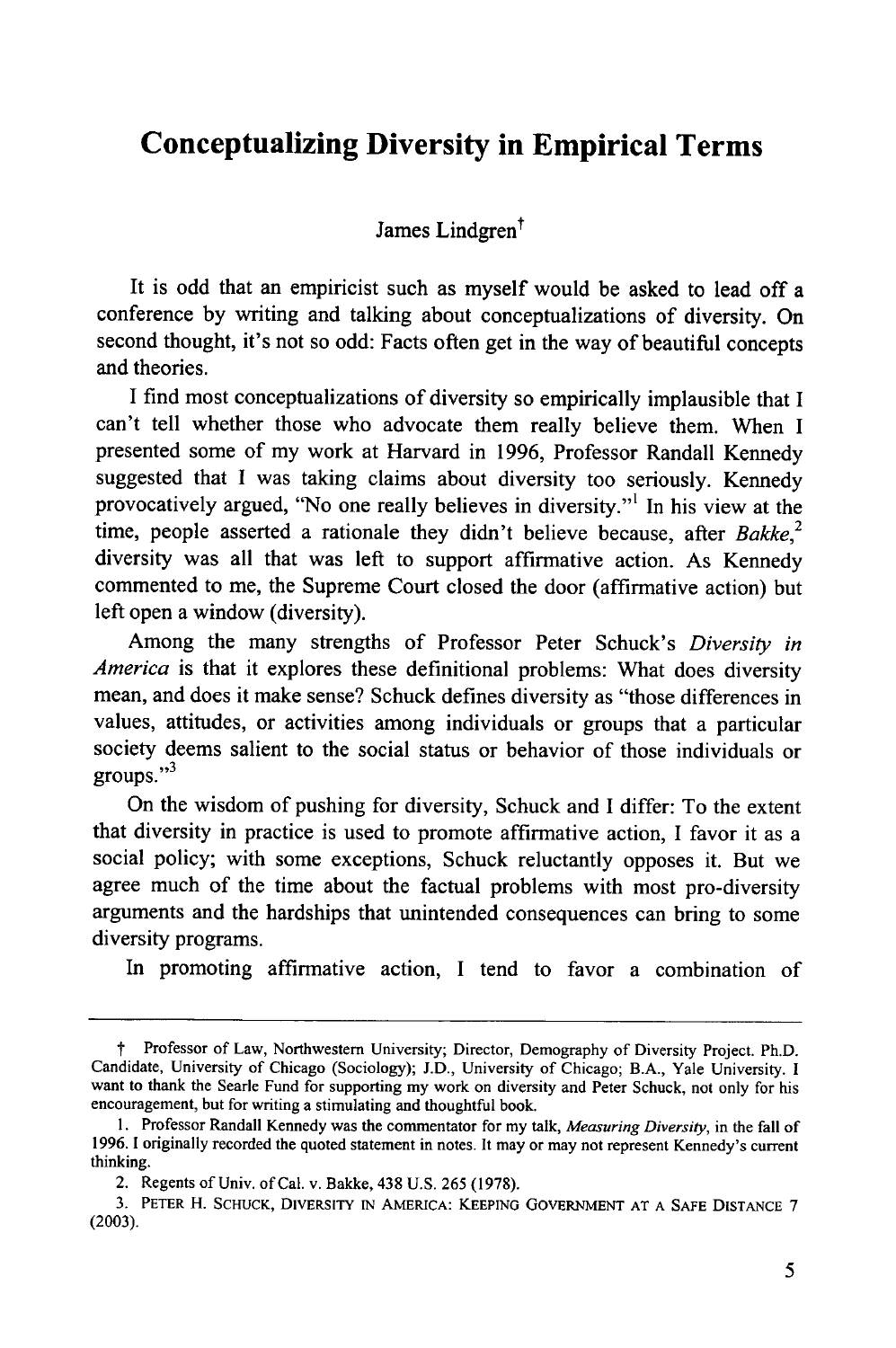characteristics and a rationale mostly disfavored by the courts. In my view, the sort of diversity that law schools should promote is a better representation of groups that were both historically locked out in profound ways and are still substantially underrepresented in academics.

In other words, one must squarely face the need for greater ethnic advancement as a corrective for past cultural deprivation and racism. While the original idea of *affirmative action* was in some senses paternalistic-it is something that those in control of institutions do for those weakened by discrimination-*diversity*, on the other hand, is not supposed to be based on weakness. Rather, each important cleavage is a source of diversity and thus a source of strength. Nor is any group necessarily disadvantaged or advantaged by diversity. All important groups should be well represented, whether they are minorities or majorities.

This seeming neutrality of diversity is often illusory because the last thing that many who favor diversity in law school faculties want is a strong effort to make faculty viewpoints more closely resemble the distribution of political and social opinion in the country. Yet this social engineering rationale carries with it a responsibility-to care about outcomes so that one should not push diversity or affirmative action where it would harm those it is most intended to benefit. In short, I am arguing that the *scope* of affirmative action should be limited by what works, not by what makes social engineers feel good.

If someone asks me what diversity is, my usual reply is: *"Why* do you want to know? To what *use* do you plan to put the definition?"

One can best understand what diversity means or what sorts of diversity are supposed to count if one reads over the diversity statements of various universities, such as Yale,<sup>4</sup> Harvard,<sup>5</sup> and Princeton.<sup> $\dot{6}$ </sup> In these statements, the

Yale Univ. Graduate Sch. of Arts and Scis., *Office of Diversity & Equal Opportunity (ODEO), at* http://www.yale.edu/graduateschool/diversity/ (last visited Nov. 4, 2004).

<sup>4.</sup> Yale's Graduate School Statement states:

The Office for Diversity and Equal Opportunity is committed to building a supportive graduate school community whereby students of color, women and other underrepresented students are actively recruited to the graduate school and encouraged in their professional, social and intellectual goals and pursuits. The Office for Diversity and Equal Opportunity was established with the premise that expanding the diversity within the student body enhances the intellectual experience and understanding of the entire scholarly community. The Office operates collaboratively with departments and programs to proactively recruit and support the needs of underrepresented students as they pursue graduate study at Yale. The Office is under the administrative direction of Assistant Dean Liza Cariaga-Lo, who works with students, faculty and administrators within the Graduate School and the University to carry out the mission of the Office. In addition, a full-time administrative assistant and Graduate Fellows help develop and implement recruitment and retention programs. An Advisory Committee, appointed by the Dean, meets regularly to offer additional support and vision for the Office's programmatic efforts. The Office provides support at many levels to students of color and women as they prepare for, begin and complete the graduate education process at Yale. Students are encouraged to visit the Office to find out more about programs sponsored by the Office.

<sup>5.</sup> Harvard University's Statement on Diversity, by Harvard President Lawrence H. Summers,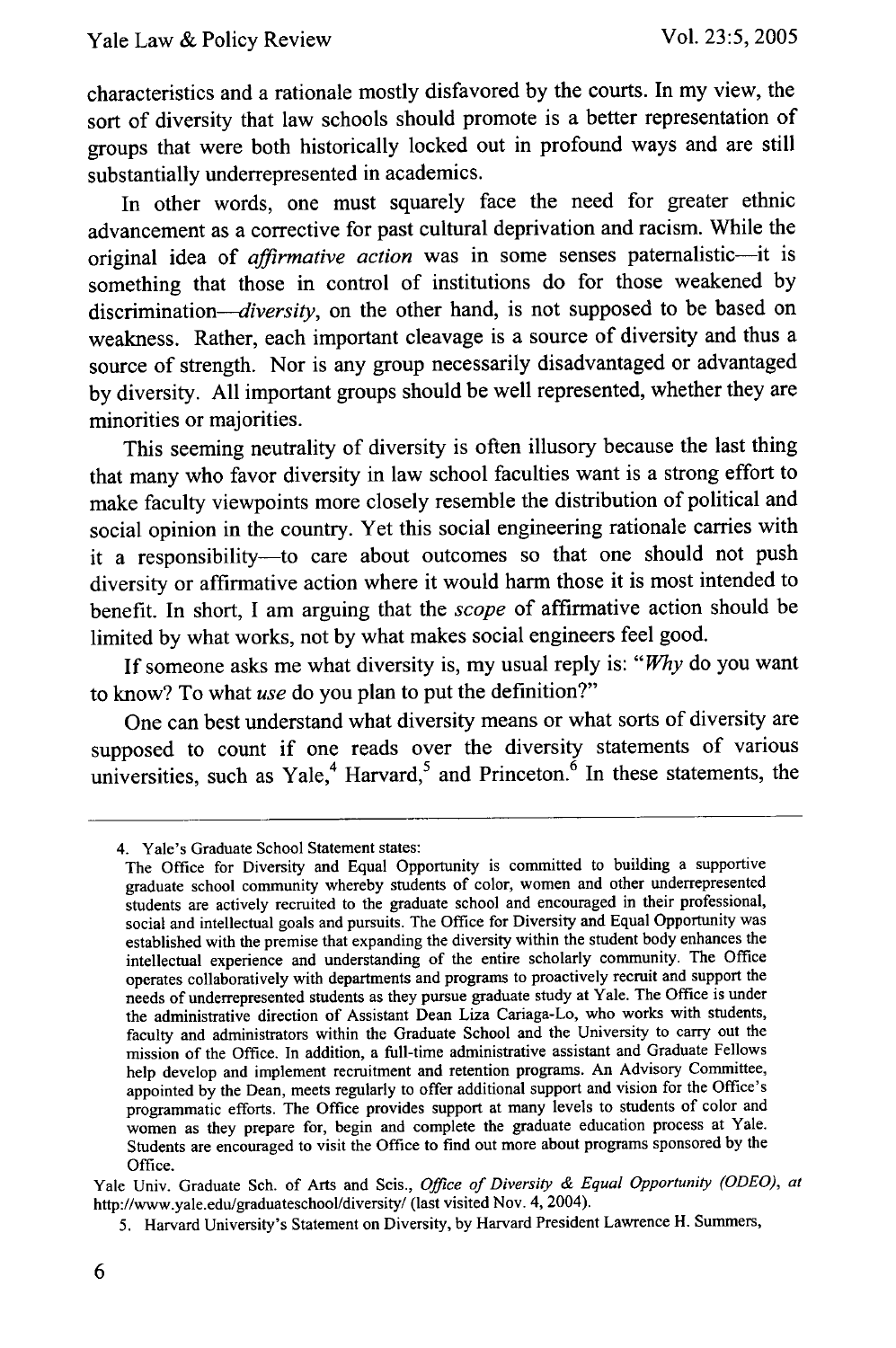primary rationale for pursuing racial and ethnic diversity offered **by** universities is that such a policy will promote viewpoint diversity. Harvard's statement asserts: "Diversity contributes to educational excellence **by** enabling outstanding students, faculty, and staff of all backgrounds to come together and learn from one another."<sup>7</sup> After mentioning recruiting and encouraging "students of color, women and other underrepresented students," Yale's Graduate School states: "The Office for Diversity and Equal Opportunity was established with the premise that expanding the diversity within the student body enhances the intellectual experience and understanding of the entire scholarly community."<sup>8</sup>

Princeton's more extensive statement makes similar arguments:

reads:

With regard to the Afro-American Studies program at Harvard, we are proud of this program collectively and of each of its individual members. We would very much like to see the current faculty stay at Harvard and will compete vigorously to make this an attractive environment.

Lawrence H. Summers, *Statement on Diversity at Harvard University, at* http://www.president.harvard.edu/speeches/2002/diversity.html (Jan. 2, 2002).

6. Princeton's Statement on Diversity and Community reads:

*In May of 1994 Princeton approved the following statement of our goals and aspiration in the important areas of diversity and community.*

As a community, we respect the dignity, individuality, and freedom of each member. At the same time, we strive to be a place where individuals and groups learn with and from each other. We aim to foster a sense of shared experience and common purpose, along with a collective responsibility for each other's well-being and for the well-being of the university as a whole.

Although we acknowledge the difficulties inherent in creating a community of individuals who are different from each other, we remain unwavering in our commitment to both diversity and community in a context of academic excellence. We seek to enable all members of this community to pursue their educational, scholarly, and career interests in an environment that recognizes both the distinctiveness of each person's experience and the common humanity that unites us all, and permits us to take full educational advantage of the variety of talents, backgrounds, and perspectives of those who live and work here.

Princeton Univ. Office of Human Res., *Statement on Diversity and Community, at* http://www.princeton.edu/hr/handbook/divers.htm (last modified June 20, 2001).

A number of questions have been asked in recent days about the University's position and my<br>own views on diversity. I thought a brief statement might be helpful in this regard.<br>I take pride in Harvard's longstanding commit

that draws on the widest possible range of talents. Our approach to admissions, cited as a model in the nation's highest court, advances our compelling interest in racial and other forms of diversity. Diversity contributes to educational excellence by enabling outstanding students, faculty, and staff of all backgrounds to come together and learn from one another. I look forward to working with colleagues at Harvard and elsewhere to promote ever greater opportunity for all.

Princeton University is a community devoted to learning. We actively seek students, faculty, and staff of exceptional ability and promise who share in our commitment to excellence in teaching and scholarship, and who will bring a diversity of viewpoints and cultures. By incorporating a broad range of human experiences and a rich variety of human perspectives, we enlarge our capacity for learning, enrich the quality and texture of campus life, and better prepare for life and leadership in a pluralistic society.

<sup>7.</sup> Summers, *supra* note **5.**

<sup>8.</sup> Yale Univ. Graduate Sch. of Arts and Scis., *supra* note 4.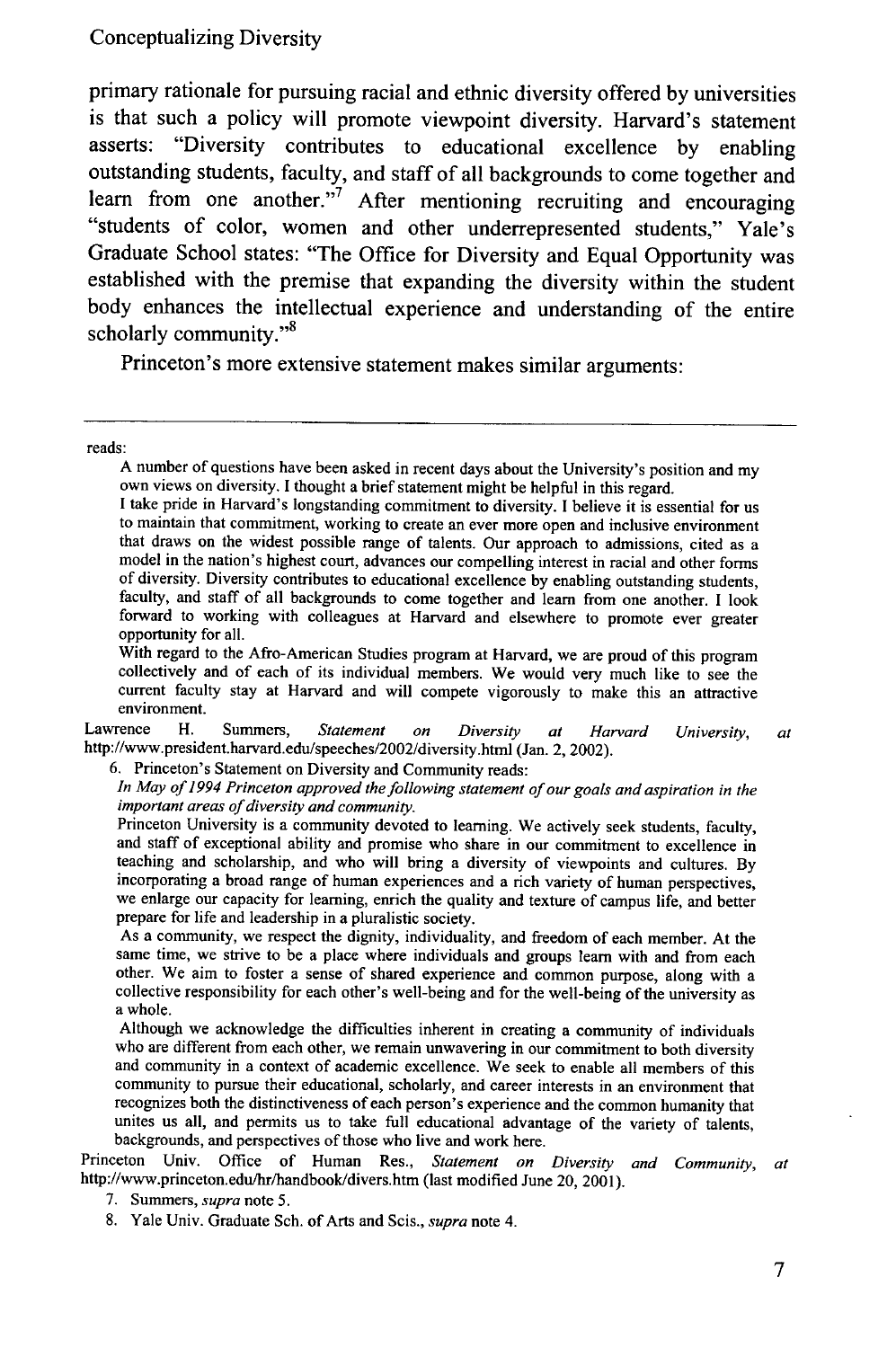We actively seek students, faculty, and staff of exceptional ability and promise who share in our commitment to excellence in teaching and scholarship, and who will bring *a* diversity of *viewpoints and cultures.* By incorporating *a broad range of human experiences and a rich variety of human perspectives,* we enlarge our capacity for learning, enrich the quality and texture of campus life, and better prepare for life and leadership in a pluralistic society.

 $\ldots$ 

We seek to enable all members of this community to pursue their educational, scholarly, and career interests in an environment that recognizes both the distinctiveness of each person's experience and the common humanity that unites us all, and permits us *to take full educational advantage of the variety of talents,* backgrounds, and perspectives of those who live and work here.<sup>9</sup>

Many people, including the university officials who composed these statements, seem to be operating on the assumption that the groups that have been discriminated against historically are the same groups that are underrepresented in universities and further that these two presumptively coextensive sets of groups are coextensive with the groups that would provide more viewpoint diversity if their numbers were increased in academia. Anyone who thinks about this set of propositions should realize that they are **highly** unlikely, at least on the faculty side.

Which groups would provide the most viewpoint diversity if added to the typical law faculty? On most law faculties, the groups that would provide the most viewpoint diversity would be Republicans, conservatives, and evangelical or fundamentalist Christians-none among the groups that were traditionally locked out **by** the United States' racist and sexist practices of discrimination.

Which groups are the most over-represented in law teaching? Mostly Jewish and atheist law professors and members of the Democratic Party, yet Jews were discriminated against in the United States and were subject to hate crimes, and still are. Anti-Jewish sentiment, moreover, may have been getting worse in the last few years, especially among students, the young, and street demonstrators.<sup>10</sup> Yet Jews are overrepresented in law teaching by a ratio of about thirteen to one,<sup>11</sup> compared to the full-time working population.

*<sup>9.</sup> Id.* (emphasis added).

<sup>10.</sup> *See, e.g.,* Anti-Defamation League, *Anti-Israel Activity on American College Campuses, at* http://www.adl.org/Israel/campus\_antiisrael/default.asp (last visited Nov. 4, 2004).

*<sup>11.</sup> See* James Lindgren, Measuring Diversity (Nov. 7, 2001) (unpublished manuscript, on file with author) (documenting that, in the mid-1990s, Jews constituted about twenty-seven percent of law professors, but only about two percent of the full-time working population). Religion and party identification were determined in a 1993-94 survey of 710 law professors at the top one-hundred law schools (sixty-six percent response rate), weighted by race and gender figures from the 1996-97 American Association of Law Schools database for those one-hundred schools. Religion and party identification in the general and full-time working public were determined using data in the National Opinion Research Center's General Social Survey [hereinafter GSS] (1988-94 for non-Hispanic whites, 1982-94 for minorities, and 1972-94 for lawyers), weighted by race and gender for those aged thirty to seventy-five in the U.S. Census Bureau's 1994 Current Population Survey (which adjusted for undercounts of minorities in the 1990 Census). The GSS data are available at Nat'l Opinion Research Ctr., General Social Survey, *at* http://www.icpsr.umich.edu/GSS/ (last visited Nov. 4, 2004).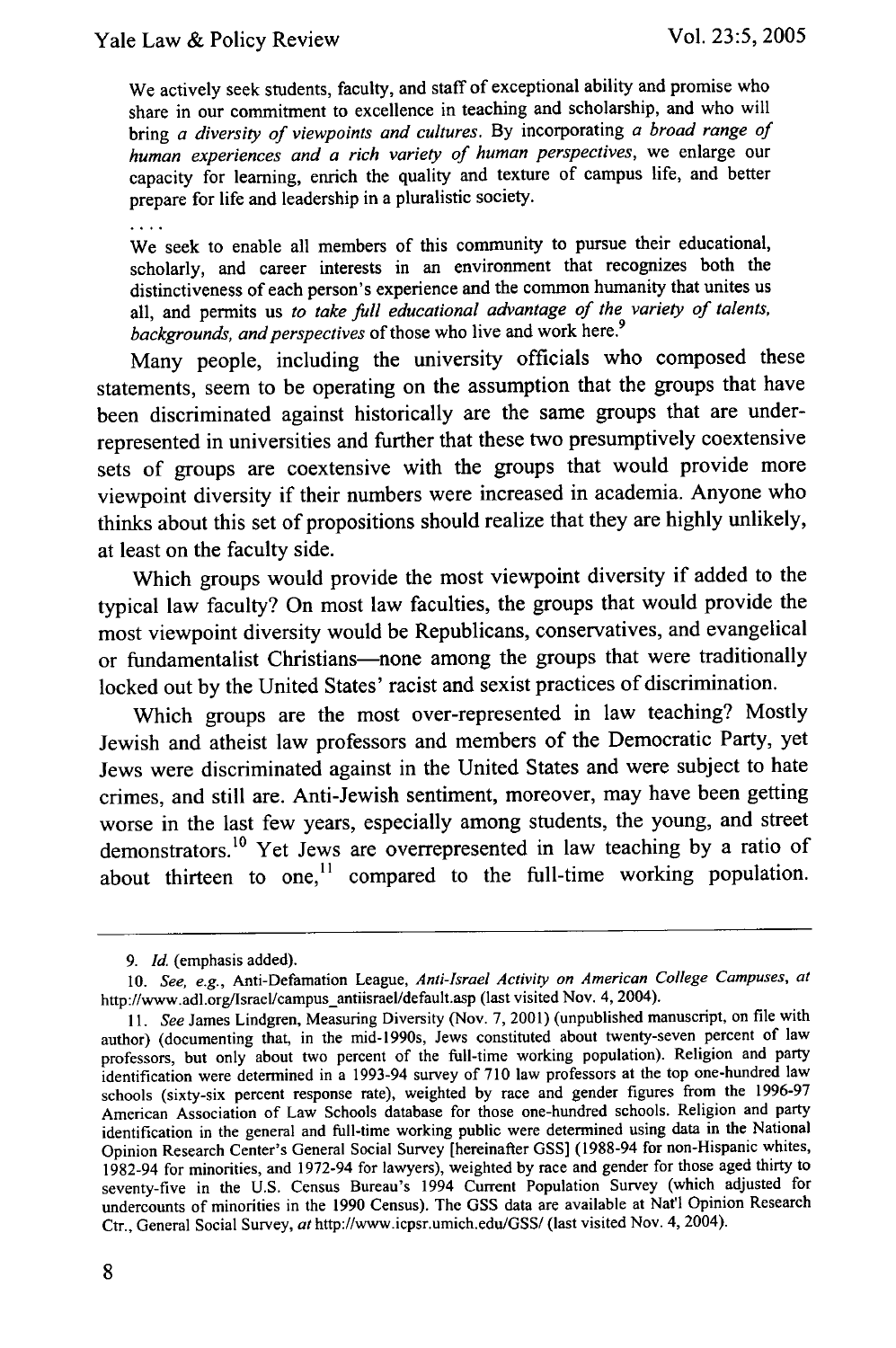## Conceptualizing Diversity

Similarly, Asian-American students are over-represented on many college campuses compared to their numbers in the general population, yet Asian Americans were discriminated against and still are in some areas.

Now consider one of the demographic groups that I belong to—atheists who are substantially over-represented on law faculties (twenty-six percent in law teaching in the mid-1990s compared to about eight percent in the full-time working population at that time).<sup>12</sup> Yet in the 1991 General Social Survey (GSS), only forty percent of respondents disagreed with the statement "Politicians who do not believe in God are unfit for public office." Among respondents, twenty-nine percent agreed that atheists were unfit for office, while thirty-one percent neither agreed nor disagreed, didn't know, or declined to answer. $^{13}$  That's prejudice.<sup>14</sup>

For comparison, in the same year (1991) GSS respondents were also asked: "If your party nominated a woman for President, would you vote for her if she were qualified for the job?" In response, eighty-seven percent said they would vote for a woman, eight percent said no, and five percent didn't know or declined to answer.<sup>15</sup> When asked the same question about their willingness to vote for an African American, an almost identical pattern resulted: eighty-seven percent said they would vote for an African American, nine percent said no, and four percent didn't know or declined to answer.<sup>16</sup> These data suggest that the general public is much more willing to bar atheists from public life than African Americans or women, yet atheists are very substantially overrepresented in law teaching, not under-represented.

Now consider which are the most under-represented groups in law teaching? The most under-represented large racial, gender, political, or religious groups are Republicans and Hispanics, whose shares of law faculties in the mid-1990s were less than a third of their shares in the full-time working population. 17 If you break down these groups into subgroups, then white female Republicans are almost nonexistent in law teaching,  $18$  while they are among the largest subgroups when breaking down the general U.S. population by race, gender, and party. Rather than being favored in law school hiring as an underrepresented group, white female Republicans are sometimes opposed by those

<sup>12.</sup> Lindgren, *supra* note 11.

<sup>13.</sup> **1** analyzed the 1991 GSS, *supra* note 11 (variable POLSGOD), weighting by adults in household, divided by mean adults in household (1972-2002), divided by a design effect of 1.5.

<sup>14.</sup> In academics, it may be that evangelical Christians, rather than atheists, are discriminated against.

<sup>15.</sup> GSS, *supra* note 13 (variable FEPRES).

<sup>16.</sup> *Id.* (variable RACPRES).

<sup>17.</sup> *See* Lindgren, *supra* note **II** (demonstrating that, in law teaching, Hispanics were at about thirty-one percent of parity with the full-time working population and Republicans were at about thirtytwo percent of parity).

<sup>18.</sup> *See id.* (noting that, in the mid-1990s, white female Republicans made up about 0.3% of law professors compared to about 13.5% of the full-time working population).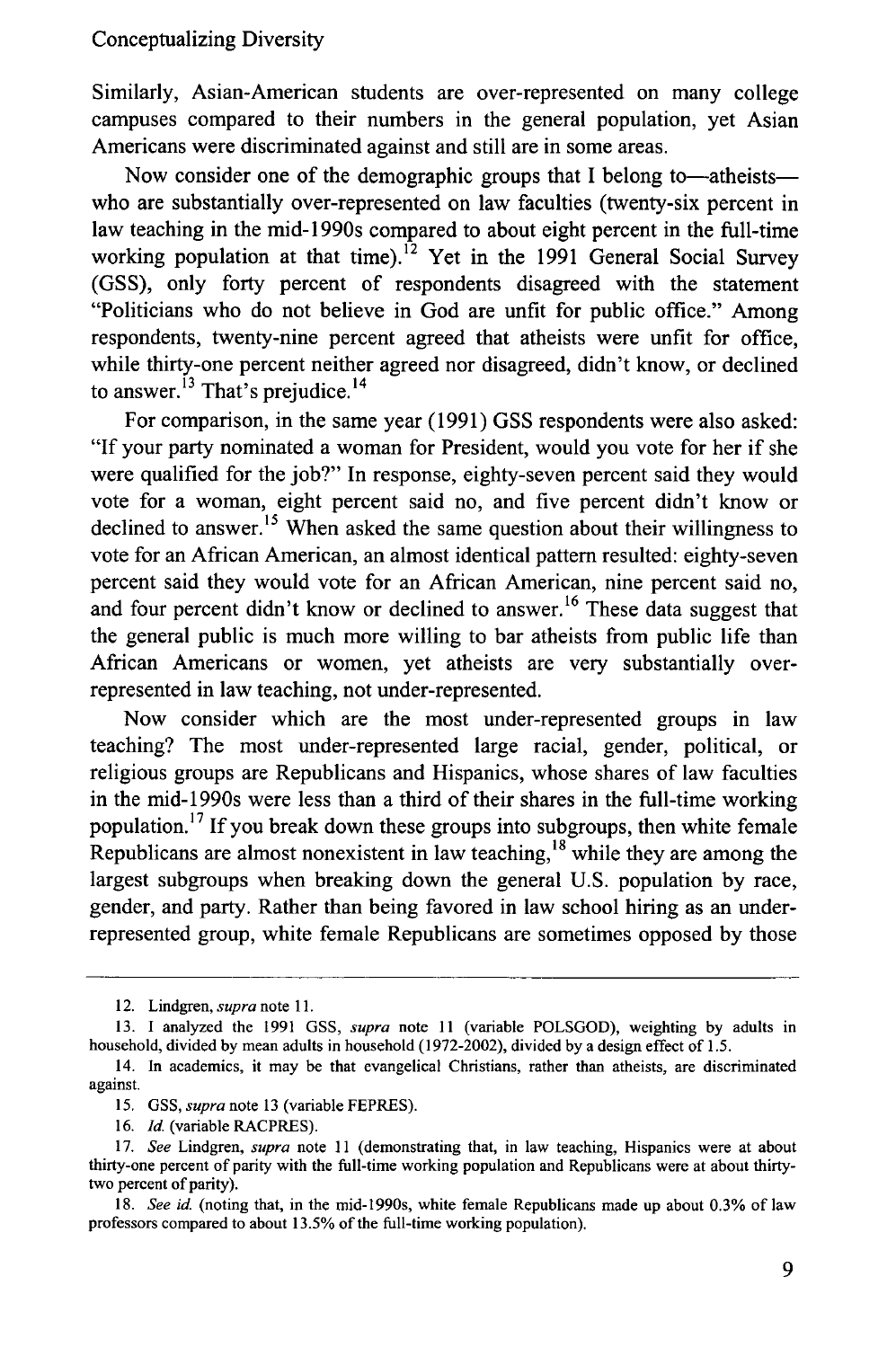arguing for diversity because the academic stereotype of a woman is someone left of center-and these women don't fit the stereotype. Yet in the mid-1990s *all* of the substantial under-representation of white women on law faculties compared to the full-time working population was among white Republican women.<sup>19</sup> White Democratic women were over-represented on law faculties compared to the full-time working population of a similar age and the pool of lawyers aged thirty to seventy-five.<sup>20</sup>

Another thing to recognize is a pluralism of overlapping categories. When I looked at this in the mid-1990s, I discovered that we law professors were all members of both under-represented and over-represented groups in some nontrivial way. As an atheist, I was over-represented in law teaching compared to almost any relevant population. As a white male, I was over-represented in law teaching compared to the full-time working population, but underrepresented in law teaching compared to lawyers aged thirty to seventy-five. To take another example, an African American Democratic female would be very substantially over-represented in law teaching compared to lawyers aged thirty to seventy-five and over-represented as a Democrat compared to both lawyers and the working population, but would be under-represented in law teaching as an African American and as a female compared to the working population.<sup>21</sup>

Does this mean that all these pluralist categories magically cancel out and that there is no reason for concern? Absolutely not. My point is not that diversity doesn't matter or that all kinds of diversity are the same, but rather that being under-represented or over-represented is not something that one person possesses or doesn't possess-each individual is both over-represented and under-represented at the same time. To sort out the relevance of these diversity claims, one must engage in careful analysis and justification, considering what the goal and the relevant metric might be. If it's viewpoint diversity that counts most (as most university diversity statements assume), then of the dimensions that I have studied, political diversity is the cleavage that divides Americans the most, followed by race. This pattern holds, not only for a range of political issues, but also for a range of legal issues as well (e.g., abortion rights, gun control, pornography prohibition).<sup>22</sup> Less important for viewpoint diversity are age, education, occupational prestige, and gender.<sup>23</sup>

Although bringing different viewpoints to bear is the main rationale for diversity, it is not the only one. In *Grutter v. Bollinger,* Justice Sandra Day

23. *Id.*

<sup>19.</sup> *See id.*

<sup>20.</sup> *See id.*

<sup>21.</sup> *Id.*

<sup>22.</sup> If one moves to lifestyle issues (such as happiness, trust, or television watching), education becomes more important. James Lindgren, What Groups Think (Aug. 1, 2001) (unpublished manuscript, on file with author).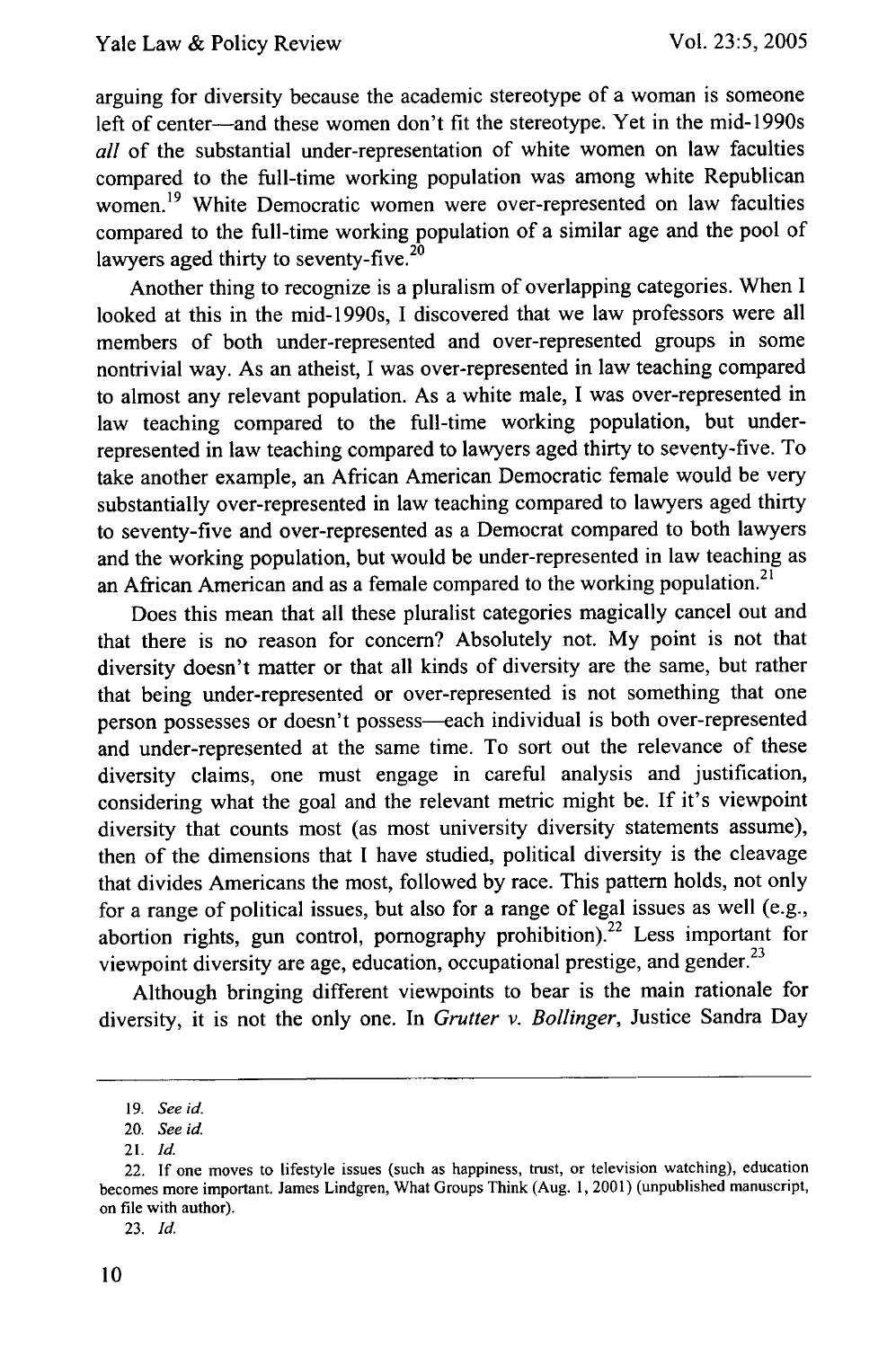O'Connor (writing for the majority) bases her support for the University of Michigan's admissions program first on viewpoint diversity: "[T]he skills needed in today's increasingly global marketplace can only be developed through exposure to widely diverse people, cultures, ideas, and viewpoints. $^{24}$ Along the same lines, O'Connor approvingly quotes the district court: "'[C]lassroom discussion is livelier, more spirited, and simply more enlightening and interesting' when the students have 'the greatest possible variety of backgrounds."<sup>25</sup>

O'Connor then develops a different argument that speaks more of remedial affirmative action than of diversity:

In order to cultivate a set of leaders with legitimacy in the eyes of the citizenry, it is necessary that the path to leadership be visibly open to talented and qualified individuals of every race and ethnicity. All members of our heterogeneous society must have confidence in the openness and integrity of the educational institutions that provide this training. As we have recognized, law schools "cannot be effective in isolation from the individuals and institutions with which the law interacts." Access to legal education (and thus the legal profession) must be inclusive of talented and qualified individuals of every race and ethnicity, so that all members of our heterogeneous society may participate in the educational institutions that provide the training and education necessary to succeed in America.<sup>26</sup>

I like this argument better because it recognizes the special salience of race and does not hide behind the seemingly neutral blind of viewpoint diversity, though obviously it comes close to adopting the remedial argument that the court has usually rejected as a ground for affirmative action: Without particularized proof of discrimination against the plaintiffs, which is lacking in the typical case, remedying past societal discrimination is usually irrelevant.

What about religion and politics? Is it also "necessary that the path to leadership be visibly open to talented and qualified individuals of every" religion and political orientation, or is it just "race and ethnicity" that counts? If the former, then elite universities are failing miserably in developing and nurturing Republicans, conservatives, and evangelical Christians, particularly as faculty members.

But if not all sorts of diversity are the same-and they are not-then we must brush aside the platitudes about viewpoint diversity and face the remedial issue squarely. Race and gender are different in part because women and African Americans were formerly largely excluded from faculty positions by elite universities and professions in this country, while Republicans and most denominations of Christians were not. It is precisely because of this history of discrimination that society needs to be concerned about "the path to

<sup>24. 539</sup> U.S. 306, 321 (2003).

<sup>25.</sup> Id. at 333.

<sup>26.</sup> *Id.* at 332 (citation omitted).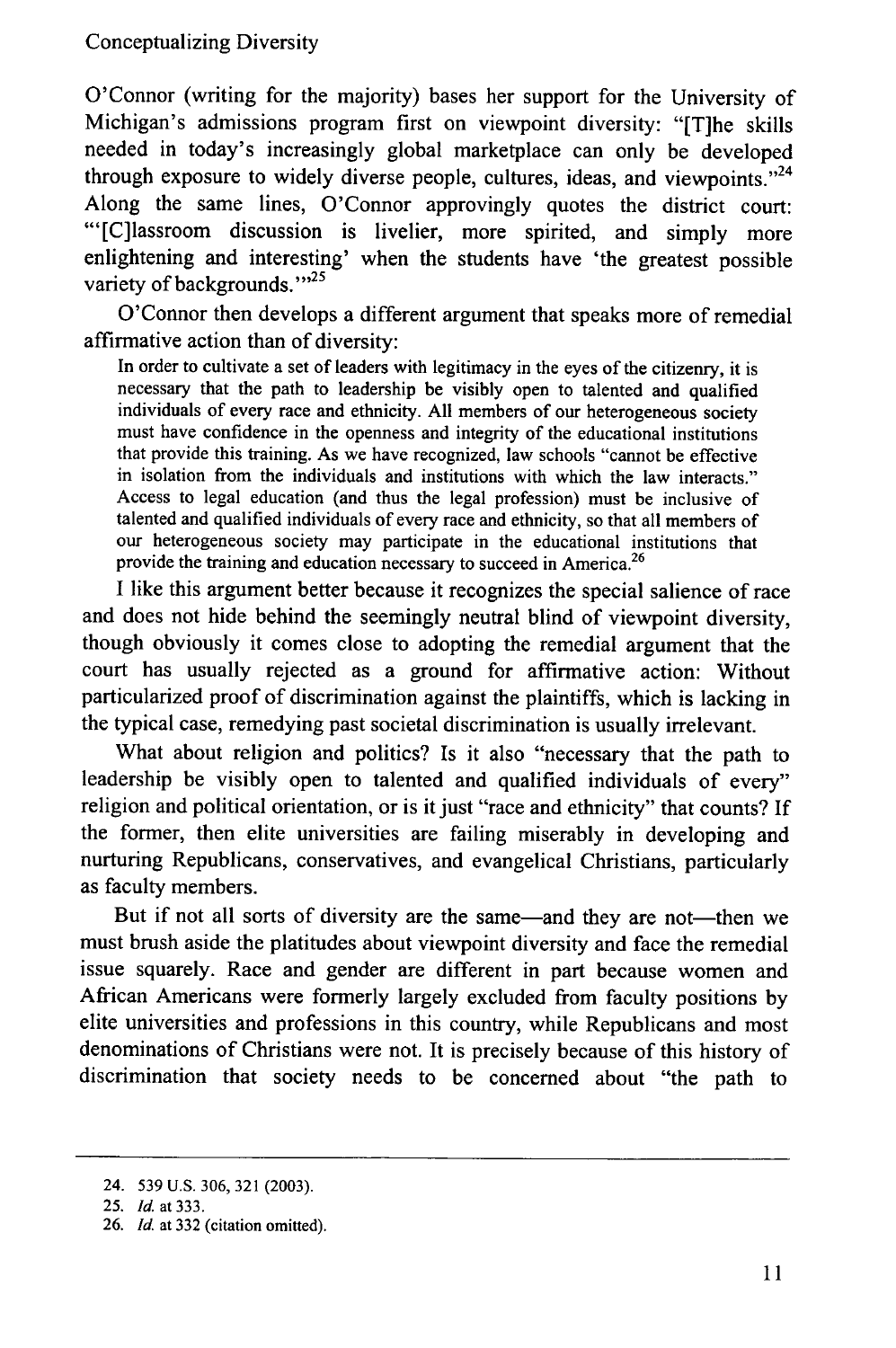## leadership."<sup>27</sup>

Yet if we are genuinely concerned about what leads women and minorities to succeed in society, then we must address the empirical questions inherent in this conceptualization of diversity as well. Both the majority and the dissenting opinions in Grutter pointed to some well-conducted empirical studies, some suggesting that affirmative action was working well to promote achievement by women and historically disadvantaged minorities, some suggesting that it was not. The state of the social science research is far from converging at this early stage.

Even those of us who favor affirmative action must be open to research suggesting what works and what does not. Does affirmative action actually help open up positions of influence in society, as works by Professor Richard Lempert<sup>28</sup> and Professors William Bowen and Derek Bok<sup>29</sup> seem to suggest? Or does affirmative action prevent too many African Americans from succeeding at the schools they attend, as new work by Professor Richard Sander suggests?<sup>30</sup> Or are both assertions substantially true? What about the "critical mass" argument? Many minority students want to attend schools where there are more (rather than fewer) students of the same ethnicity. But do minorities actually do better as a result of being around more students of the same ethnicity, either in school or after graduation? And what effect on the exchange of ideas results from having a typical affirmative-action program compared to a very aggressive one?

These are empirical questions whose results will vary by time and place and yet their answers should be studied in the field to try to ascertain how to tweak the policies that we have adopted. Once we commit ourselves to a major program of social engineering, it is important to know what our engineering is producing.

My primary purpose in this Essay is to suggest that the groups that would provide the most viewpoint diversity in academics (particularly on faculties) are not the same as the groups that have been discriminated against or the groups that are most under-represented. When we talk of diversity in the future-and we will-we should recognize that affirmative action is not the same as diversity. Promoting intellectual diversity would often point away from hiring more minorities and toward hiring more Republicans or evangelical Christians. Conversely, promoting further ethnic and gender diversity,

<sup>27.</sup> *Id.*

<sup>28.</sup> *See* Richard **0.** Lempert et al., *Michigan's Minority Graduates in Practice: The River Runs Through Law School,* 25 **LAW** & SOC. **INQUIRY** 395 (2000).

<sup>29.</sup> *See* WILLIAM **G.** BOWEN & DEREK **BOK,** THE **SHAPE** OF **THE** RIVER: LONG-TERM **CONSEQUENCES** OF CONSIDERING RACE **IN COLLEGE AND** UNIVERSITY **ADMISSIONS (1999).**

<sup>30.</sup> *See* Richard H. Sander, *A Systemic Analysis of Affirmative Action in American Law Schools, 57* **STAN.** L. REV. (forthcoming Nov. 2004).